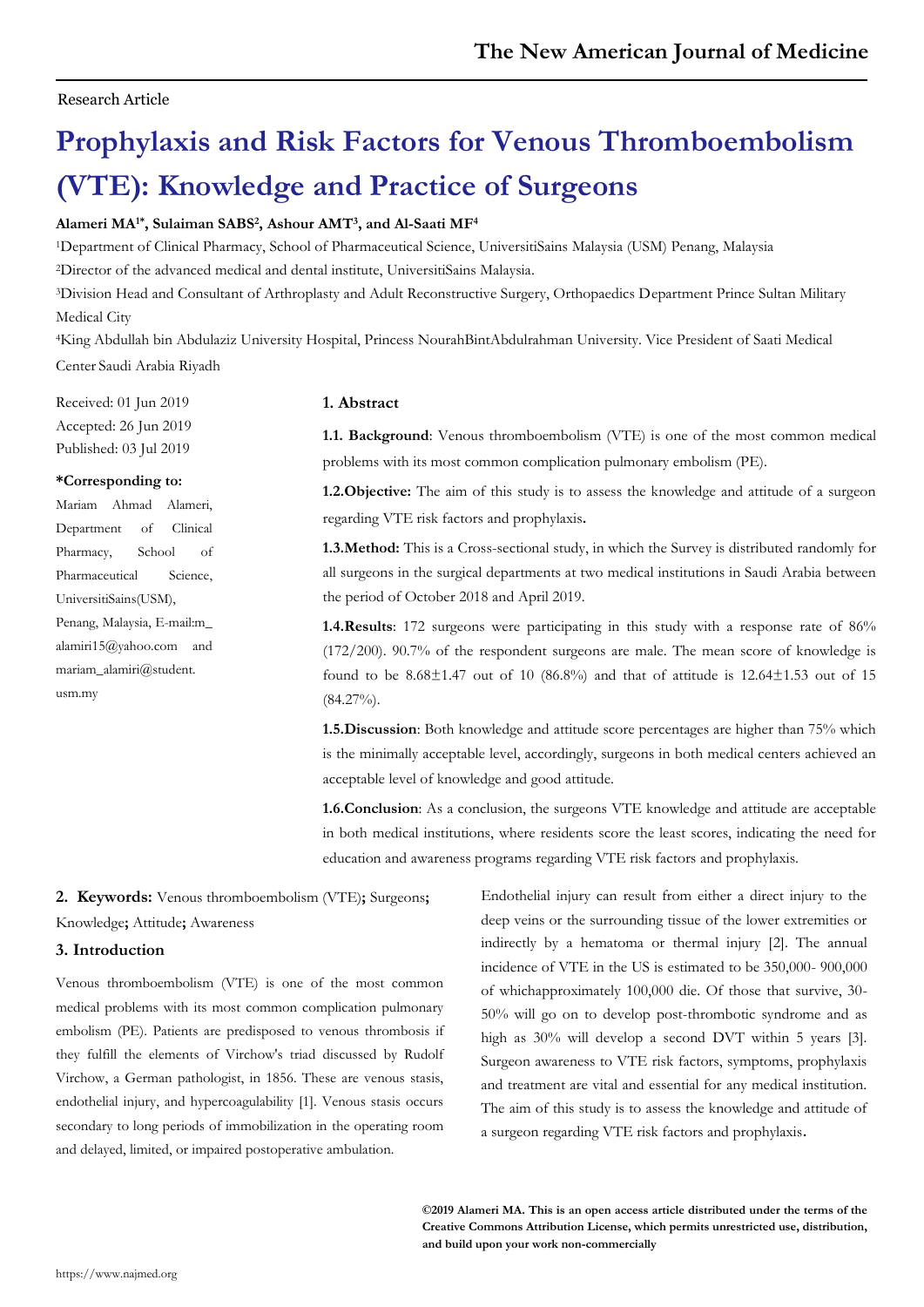#### 2019, V(1): 1-4

## **4. Method**

This is a Cross-sectional study, in which the Survey is distributed randomly for all surgeons in the surgical departments in each of the involved medical institutions between the period of October

2018 and April 2019. Two medical institutions were involved: Prince Sultan Military Medical City (PSMMC) known as Riyadh Armed Forces Hospital located in Riyadh, which is considered as one of the most advanced medical centers in the Middle East with a capacity of about 1200 beds, accredited by the Joint Commission International. And King Abd Allah University Hospital (KAAUH) which is located in the southern area of Princess Noura University (PNU) Campus, a 300-bed teaching hospital serving PNU faculty, students and community. This Survey is adapted from two studies[4-5]. *The survey is consisting of three parts:* Part 1: Demographic data, consisting of 4 items. *Part*

*2: Evaluation of surgeon's knowledge, consisting of 10 items, these items are scored from 0 to 10, in which 10 represents 100% of knowledge. Part*

*3: Evaluation of surgeon's Attitude, consisting of 3 items*, these items are scored from 3 to 15, where 15 represents 100% of the best attitude. In this study, 75% is considered an acceptable level for both knowledge and attitude. Content validity, face validity, and criterion validity were done as a pre-test for this questionnaire, then the researcher distributed the instrument to 10 respondents, in order to gather their comments, and check the consistency in their responses. After all the required changes according to pre-test results have been done, the researcher distributed the questionnaire to gather minimum of 50 responses to be able to run the reliability measure, the value of Cronbach's alpha (after deleting some items) is 0.813, indicating that the questionnaire is measuring what it's supposed to measure.

#### **5. Results**

The researcher distributed 200 questionnaires in both centers, 172 were retrieved with a response rate of 86% (172/200). **Table 1**  shows the results of the demographic analysis of 172 surgeons. Results indicate that 90.7% of the surgeons in the survey are male and only 9.3% are female. Age categories show 66.86% of surgeons aged between 30 and 45 years, 6.4% are below 30 years of age, 23.84% are aged between 45 and 60 years and only 3.91% surgeons are above 60 years. In the present survey, 74.42% are orthopedic surgeons, 16.86% are general surgeons and only 2.91% are urologists. Related to qualifications, 41.86% surgeons are specialist in their field, 36.05% are consultant, 10.47% are senior residents and 11.63% are junior residents.

**Table 2** presents the frequency analysis results of knowledge of surgeons. For the first question about which have more probability for DVT risk, 85.47% of surgeons think persons more than 40 years of age have more probability of DVT

risk. The second question about risk factors for DVT, 87.79% think general anesthesia with more than 30-minute duration increased DVT risk. For the third question, 87.79% of surgeons consider Hypercoagulability, stasis and vascular injury as the most important mechanisms for DVT risk during surgery. When surgeons were asked about pulmonary embolism, 94% think that DVT is the most common source of pulmonary embolism. 88.37% of surgeons considered surgery duration with less than 30 minutes is not a risk factor for DVT. "Which one of the following statements reflects the outcome of DVT without treatment?" 89.53% of surgeons considered all the three outcomes of DVT without treatment (listed in table 2). 86.05% consider "Warfarin with INR of 2.5-3 "not applicable for DVT prophylaxis during surgery. According to 96.51% of surgeons believe that selection of DVT preventive measures can be determined by both the number of risk factors and the type of surgery. In pulmonary thromboembolism, 7.56% found normal chest X-ray as not a correct diagnosis, 2.91% said DVT is not the common source and 82% said the most common cause of cyanosis in surgery is not correct in pulmonary thromboembolism. The last question of knowledge section of surgeons was "Diagnosis and beginning of therapy for pulmonary thromboembolism is based on" 70.355 said clinical suspicious is enough for diagnosing and initial therapy for pulmonary thromboembolism, 21.51% consider clinical criteria and 8.14% thought about sophisticated imaging.

**Table 1:** Frequency Analysis of Demographic Characteristics.

| Gender                | N   | Percentage |
|-----------------------|-----|------------|
| Male                  | 156 | 90.70%     |
| Female                | 16  | $9.30\%$   |
| Age                   |     |            |
| Less than 30 years    | 11  | 6.40%      |
| 30-Less than 45 years | 115 | 66.86%     |
| 45-less than 60 years | 41  | 23.84%     |
| 60 years and above    | 5   | 2.91%      |
| Specialization        |     |            |
| General Surgeon       | 29  | 16.86%     |
| Orthopedic Surgeon    | 128 | 74.42%     |
| Thoracic Surgeon      | 10  | 5.81%      |
| Urologist             | 5   | 2.91%      |
| Qualification         |     |            |
| Consultant            | 62  | 36.05%     |
| Specialist            | 72  | 41.86%     |
| Senior Resident       | 18  | 10.47%     |
| Junior Resident       | 20  | 11.63%     |

N= number of respondents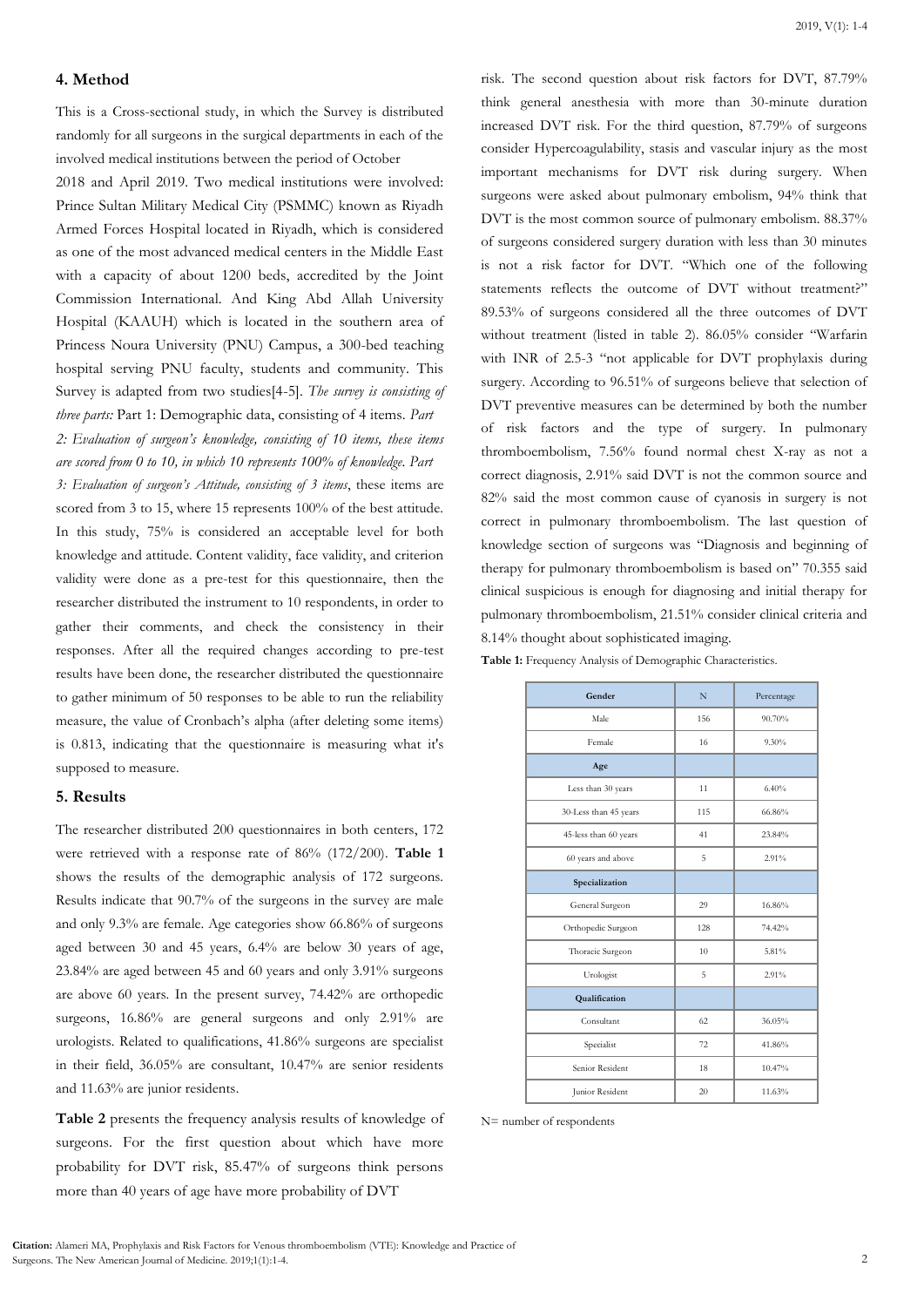| Questions                                                                                  | N              | Percentage |
|--------------------------------------------------------------------------------------------|----------------|------------|
| 1. Which one of the following variables had more probability of<br>risk for DVT?           |                |            |
| Males                                                                                      | 5              | 2.91%      |
| Females                                                                                    | 18             | 10.47%     |
| A person less than 30 years old                                                            | 2              | 1.16%      |
| A person more than 40 years old                                                            | 147            | 85.47%     |
| 2. Which one is correct?                                                                   |                |            |
| Any duration for general anesthesia increased risk of DVT                                  | 16             | 9.30%      |
| General anesthesia only in abdominal or pelvic surgery raised the                          |                |            |
| risk of DVT                                                                                | 5              | 2.91%      |
| General anesthesia with more than 30-minute duration increased<br>DVT risk                 | 151            | 87.79%     |
| 3. What is the most important mechanism or mechanisms of<br>DVT risk during surgery?       |                |            |
| Hypercoagulability                                                                         | 5              | 2.91%      |
| Stasis                                                                                     | 15             | 8.72%      |
| Vascular injury                                                                            | $\mathbf{1}$   | 0.58%      |
| All of them                                                                                | 151            | 87.79%     |
| 4. Which one is correct?                                                                   |                |            |
| Calf DVT had a 40% probability of pulmonary embolism.                                      | 10             | 5.81%      |
| DVT is the most common source of pulmonary embolism.                                       | 162            | 94.19%     |
| 5. Which one is not a risk factor of DVT?                                                  |                |            |
| Cardiac failure                                                                            | 4              | 2.33%      |
| Peripartum state                                                                           | 5              | 2.91%      |
| OCP consumption                                                                            | 11             | 6.40%      |
| Surgery duration with less than 30 minute                                                  | 152            | 88.37%     |
| 6. Which one of the following statements reflects the outcome of<br>DVT without treatment? |                |            |
| Proximal extension                                                                         | $\overline{4}$ | 2.33%      |
| Limitation by fibrinolysis or organization in calf DVT                                     | 10             | 5.81%      |
| Embolization risk increased                                                                | $\overline{4}$ | 2.33%      |
| All of the above                                                                           | 154            | 89.53%     |
| 7. Which one has not applicable for DVT prophylaxis during<br>surgery?                     |                |            |
| Intermittent pneumatic compression                                                         | 5              | 2.91%      |
| Low dose heparin                                                                           | 14             | 8.14%      |
| Warfarin with INR of 2.5-3                                                                 | 148            | 86.05%     |
| Elastic stocking                                                                           | 5              | 2.91%      |
| 8. Selection of DVT preventive measures determined by                                      |                |            |
| Number of risk factors                                                                     | 5              | 2.91%      |
| type of anesthetic drug                                                                    | $\,1\,$        | $0.58\%$   |
| a and b (a. Number of risk factors b. Type of surgery)                                     | 166            | 96.51%     |
| 9. In pulmonary thromboembolism which one is not correct?                                  |                |            |
| The most common cause of preventable mortality in hospital                                 | 13             | 7.56%      |
| DVT is the most common source                                                              | 5              | 2.91%      |
| The most common cause of cyanosis in surgery                                               | 141            | 81.98%     |
| Most of them have normal chest X-ray                                                       | 13             | 7.56%      |
| 10. Diagnosis and beginning of therapy for pulmonary<br>thromboembolism is based on        |                |            |
| Clinical criteria                                                                          | 37             | 21.51%     |
| Sophisticated imaging                                                                      | 14             | 8.14%      |
| Clinical suspicious is enough                                                              | 121            | 70.35%     |

N= number of respondents

For the attitude questions are shown in **Table 3**, cumulatively, around 95% of surgeons consider that sensitive and objective test is necessary for DVT screening in post-surgical patients. 2.91% of surgeons consider it low to the detection of DVT risk factors prior to surgery, 13.37% consider it as average, 32.56% consider it

highly recommended and 51.16% recommended it very highly to detect for DVT risk prior to surgery. 95% of surgeons (25.58%+ 69.19%) think DVT prevention very necessary in surgery.

Table 3: Frequency Analysis of " Evaluation of Surgeons' Attitude" Section.

| <b>Questions</b>                                                                                                                     | N   | Percentage |
|--------------------------------------------------------------------------------------------------------------------------------------|-----|------------|
| 1. How much know the sensitive and objective tests<br>(Duppler sonography) necessary for DVT Screening in<br>post-surgical patients? |     |            |
| Average                                                                                                                              | 6   | 3.49%      |
| High                                                                                                                                 | 44  | 25.58%     |
| Very high                                                                                                                            | 119 | 69.19%     |
| 2. How much detection of DVT risk factors is necessary prior to<br>surgery?                                                          |     |            |
| Low                                                                                                                                  | 5   | 2.91%      |
| Average                                                                                                                              | 23  | 13.37%     |
| High                                                                                                                                 | 56  | 32.56%     |
| Very high                                                                                                                            | 88  | 51.16%     |
| 3. How much DVT prevention is necessary for surgery?                                                                                 |     |            |
| Average                                                                                                                              | 6   | 3.49%      |
| High                                                                                                                                 | 44  | 25.58%     |
| Very high                                                                                                                            | 119 | 69.19%     |

DVT= Deep Vein Thrombosis, N= number of respondents

**Table 4** shows the results of the regression analysis for the scores evaluated from the knowledge of surgeons' part. It was assumed that age, gender, specialization, and qualification have no impact on scores of knowledge of surgeons. The p-value of individual t-test is significant (p-value  $\leq$  0.05) for gender, specialization and qualification and insignificant (p-value>0.05) for age. The value of R-square for this model is 0.419 indicating that 41.9% variability in scores of knowledge of surgeons is due to their age, gender, qualification and specialization and 58.1% is due to other factors.

**Table 5** presents the results of regression analysis for the impact of age, gender, specialization, and qualification on scores of attitudes of surgeons. P-value of the t-test is low for gender and qualification (P-value  $\leq$  0.05) and high for age and specialization (p-value>0.05). A significant p-value of gender and qualification shows that gender has an impact on the surgeon's attitude. Similarly, being a consultant, specialist, senior or junior resident also has an impact on the attitude of surgeons. The value of R-square for this model is 0.25 indicating that 25% variability in the scores of attitudes of surgeons towards surgery is due to age, gender, specialization, qualification and 75% is due to other factors.

**Table 6** presents the correlation analysis of the demographic characteristics of surgeons with their scores of knowledge and attitude. Age and scores of knowledge have a positive but weak relationship which indicates that the increase in age has an increasing relation with scores of knowledge and scores of attitudes of surgeons. The value of correlation for qualification with both scores is negative indicating that from consultant (1) to junior residents (4), the value of both scores decreases. The value of scores of knowledge and specialization of surgeons is